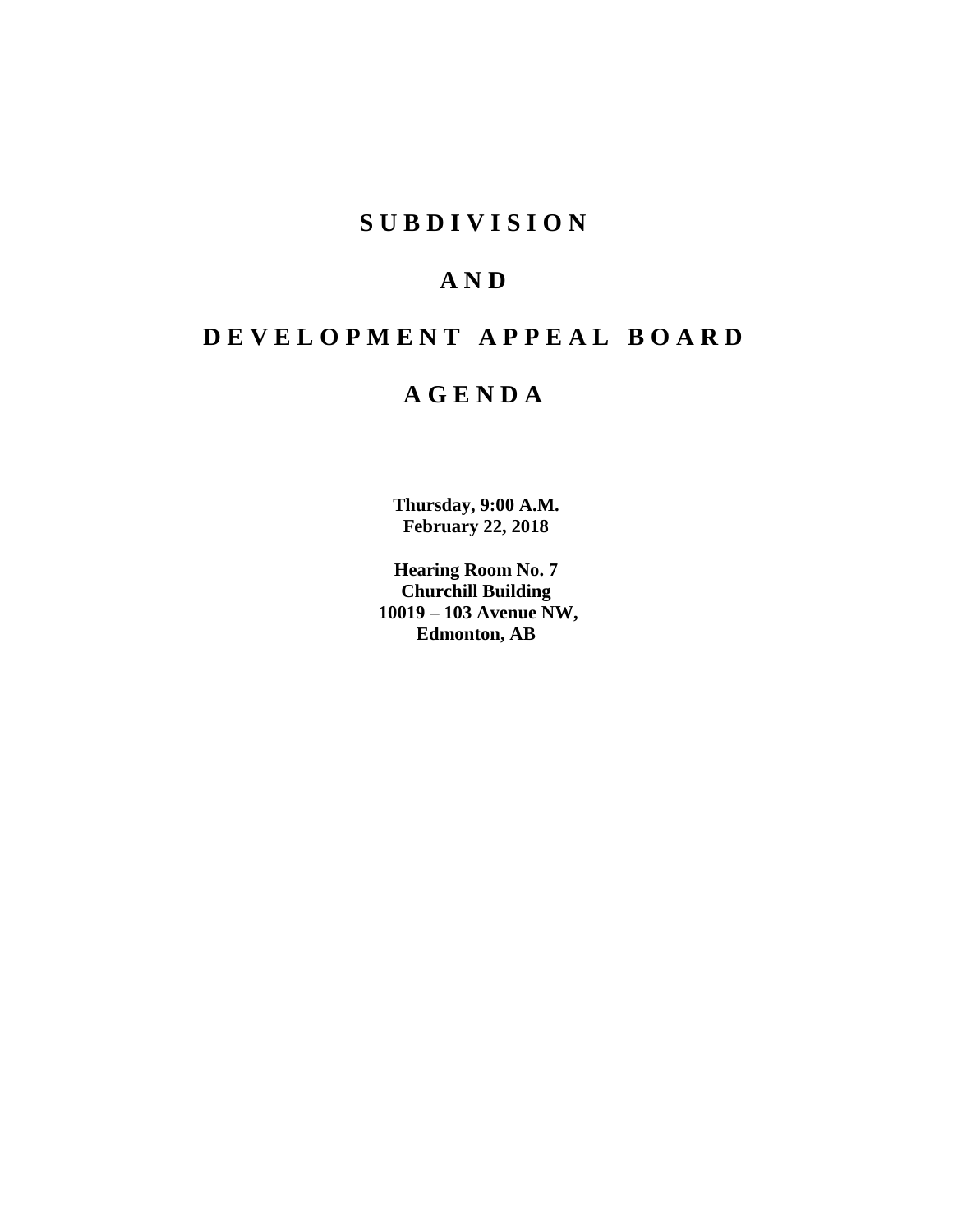### **SUBDIVISION AND DEVELOPMENT APPEAL BOARD HEARING ROOM NO. 7**

|                                | 9:00 A.M.                                                           | $SDAB-D-18-036$ | Change the Use from Professional, Financial<br>and Office Support Services to Religious<br>Assembly (upper floor 227 square metres with<br>$30$ seats).                                                                                                                                                     |
|--------------------------------|---------------------------------------------------------------------|-----------------|-------------------------------------------------------------------------------------------------------------------------------------------------------------------------------------------------------------------------------------------------------------------------------------------------------------|
|                                |                                                                     |                 | 14444 - 118 Avenue NW<br>Project No.: 270005417-001                                                                                                                                                                                                                                                         |
|                                |                                                                     |                 |                                                                                                                                                                                                                                                                                                             |
| H                              | $1:00$ P.M.                                                         | SDAB-S-18-002   | Create one (1) additional Single Detached<br>Residential Lot                                                                                                                                                                                                                                                |
| <b>TABLED to March 8, 2018</b> |                                                                     |                 | 7812 - 142 Street NW<br>Project No.: 263786666-001                                                                                                                                                                                                                                                          |
|                                | $\boldsymbol{M}\boldsymbol{\Omega}\boldsymbol{T}\boldsymbol{\Pi}$ . |                 | $\mathbf{I}$ , $\mathbf{I}$ , $\mathbf{I}$ , $\mathbf{I}$ , $\mathbf{I}$ , $\mathbf{I}$ , $\mathbf{I}$ , $\mathbf{I}$ , $\mathbf{I}$ , $\mathbf{I}$ , $\mathbf{I}$ , $\mathbf{I}$ , $\mathbf{I}$ , $\mathbf{I}$ , $\mathbf{I}$ , $\mathbf{I}$ , $\mathbf{I}$ , $\mathbf{I}$ , $\mathbf{I}$ , $\mathbf{I}$ , |

*NOTE: Unless otherwise stated, all references to "section numbers" refer to the authority under the Edmonton Zoning Bylaw 12800.*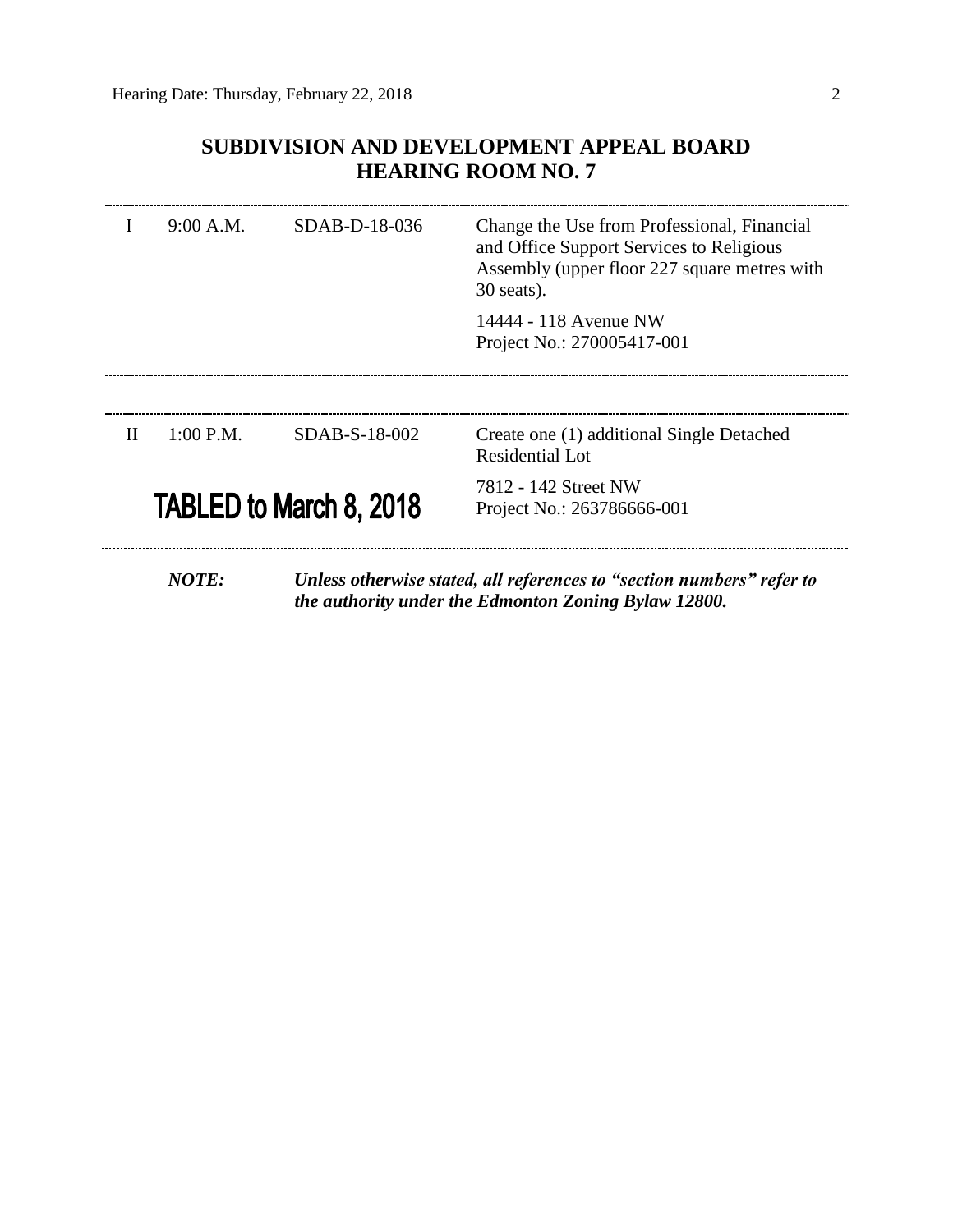**ITEM I: 9:00 A.M. FILE: SDAB-D-18-036** 

| AN APPEAL FROM THE DECISION OF THE DEVELOPMENT OFFICER BY AN<br>ADJACENT PROPERTY OWNER |                                                                                                                                                       |  |  |  |
|-----------------------------------------------------------------------------------------|-------------------------------------------------------------------------------------------------------------------------------------------------------|--|--|--|
| <b>APPELLANT:</b>                                                                       |                                                                                                                                                       |  |  |  |
| <b>APPLICATION NO.:</b>                                                                 | 270005417-001                                                                                                                                         |  |  |  |
| <b>APPLICATION TO:</b>                                                                  | Change the Use from Professional,<br>Financial and Office Support Services to<br>Religious Assembly (upper floor 227<br>square metres with 30 seats). |  |  |  |
| <b>DECISION OF THE</b><br>DEVELOPMENT AUTHORITY:                                        | Approved with conditions                                                                                                                              |  |  |  |
| <b>DECISION DATE:</b>                                                                   | January 11, 2018                                                                                                                                      |  |  |  |
| <b>NOTIFICATION PERIOD:</b>                                                             | January 18, 2018 through February 8,<br>2018                                                                                                          |  |  |  |
| <b>DATE OF APPEAL:</b>                                                                  | January 30, 2018                                                                                                                                      |  |  |  |
| <b>RESPONDENT:</b>                                                                      |                                                                                                                                                       |  |  |  |
| MUNICIPAL DESCRIPTION<br>OF SUBJECT PROPERTY:                                           | 14444 - 118 Avenue NW                                                                                                                                 |  |  |  |
| <b>LEGAL DESCRIPTION:</b>                                                               | Plan 6473KS Blk 1 Lot 16                                                                                                                              |  |  |  |
| ZONE:                                                                                   | (IB) Industrial Business Zone                                                                                                                         |  |  |  |
| <b>OVERLAY:</b>                                                                         | N/A                                                                                                                                                   |  |  |  |
| <b>STATUTORY PLAN:</b>                                                                  | N/A                                                                                                                                                   |  |  |  |

### *Grounds for Appeal*

The Appellant provided the following reasons for appealing the decision of the Development Authority:

> Nearctic Group (via its various land and property holdings in the immediate area, namely Coronation Business Plaza Ltd. and Nearctic Development Corporation Ltd) for our Nexus Business Park, Dayco Building, and Hemingway and Hendrix Buildings and we have concerns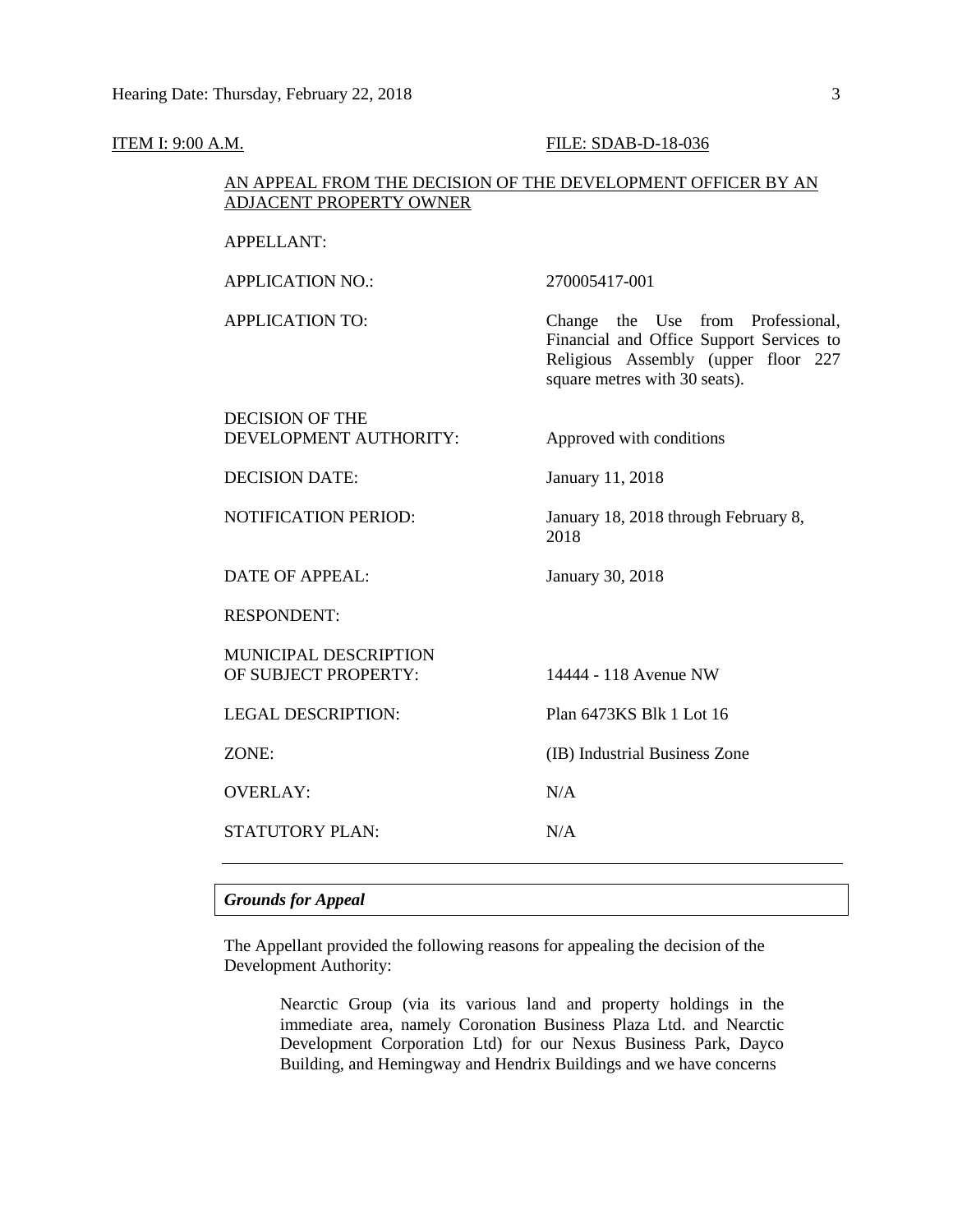with parking on our sites. The property that is proposing turning a portion into a church has other businesses and spaces and does not have enough parking for all. In past experience, the proposed church may start off with a maximum of 30 members, however, they generally grow quickly to much larger congregations in order to support in paying the rent. Where are all of these people going to park?

#### *General Matters*

#### **Appeal Information:**

The *Municipal Government Act*, RSA 2000, c M-26 states the following:

#### **Grounds for Appeal**

**685(1)** If a development authority

- (a) fails or refuses to issue a development permit to a person,
- (b) issues a development permit subject to conditions, or
- (c) issues an order under section 645,

the person applying for the permit or affected by the order under section 645 may appeal to the subdivision and development appeal board.

**(2)** In addition to an applicant under subsection (1), any person affected by an order, decision or development permit made or issued by a development authority may appeal to the subdivision and development appeal board.

#### **Appeals**

**686(1)** A development appeal to a subdivision and development appeal board is commenced by filing a notice of the appeal, containing reasons, with the board,

- (a) in the case of an appeal made by a person referred to in section 685(1)
	- (i) with respect to an application for a development permit,
		- (A) within 21 days after the date on which the decision is made under section 642, or
		- (B) if no decision is made with respect to the application within the 40-day period, or within any extension of that period under section 684, within 21 days after the date the period or extension expires,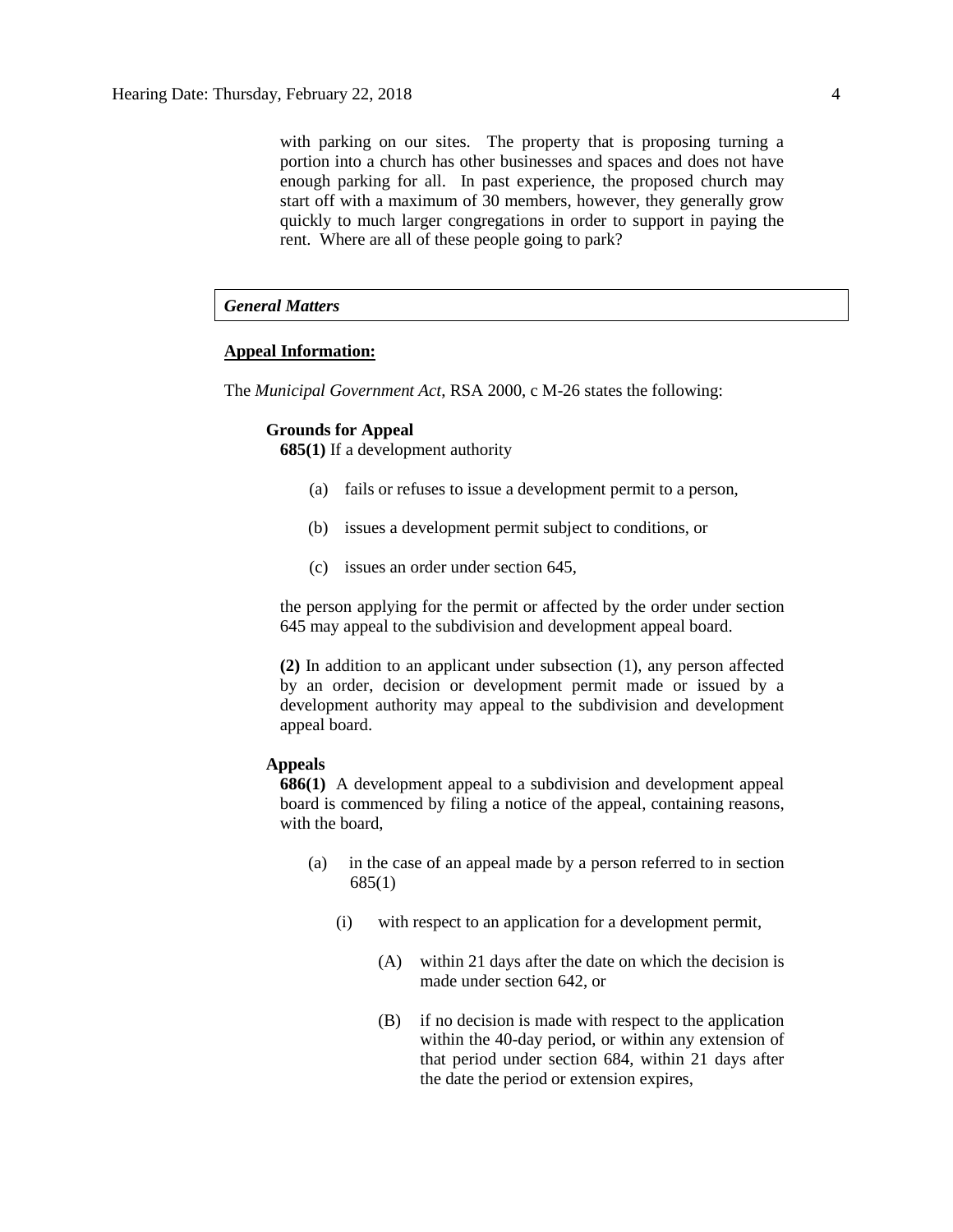or

- (ii) with respect to an order under section 645, within 21 days after the date on which the order is made, or
- (b) in the case of an appeal made by a person referred to in section 685(2), within 21 days after the date on which the notice of the issuance of the permit was given in accordance with the land use bylaw.

#### **Hearing and Decision**

**687(3)** In determining an appeal, the subdivision and development appeal board

…

- (a.1) must comply with the land use policies;
- (a.2) subject to section 638, must comply with any applicable statutory plans;
- (a.3) subject to clause (d), must comply with any land use bylaw in effect;
	- …
	- (c) may confirm, revoke or vary the order, decision or development permit or any condition attached to any of them or make or substitute an order, decision or permit of its own;
	- (d) may make an order or decision or issue or confirm the issue of a development permit even though the proposed development does not comply with the land use bylaw if, in its opinion,
		- (i) the proposed development would not
			- (A) unduly interfere with the amenities of the neighbourhood, or
			- (B) materially interfere with or affect the use, enjoyment or value of neighbouring parcels of land,
		- and
		- (ii) the proposed development conforms with the use prescribed for that land or building in the land use bylaw.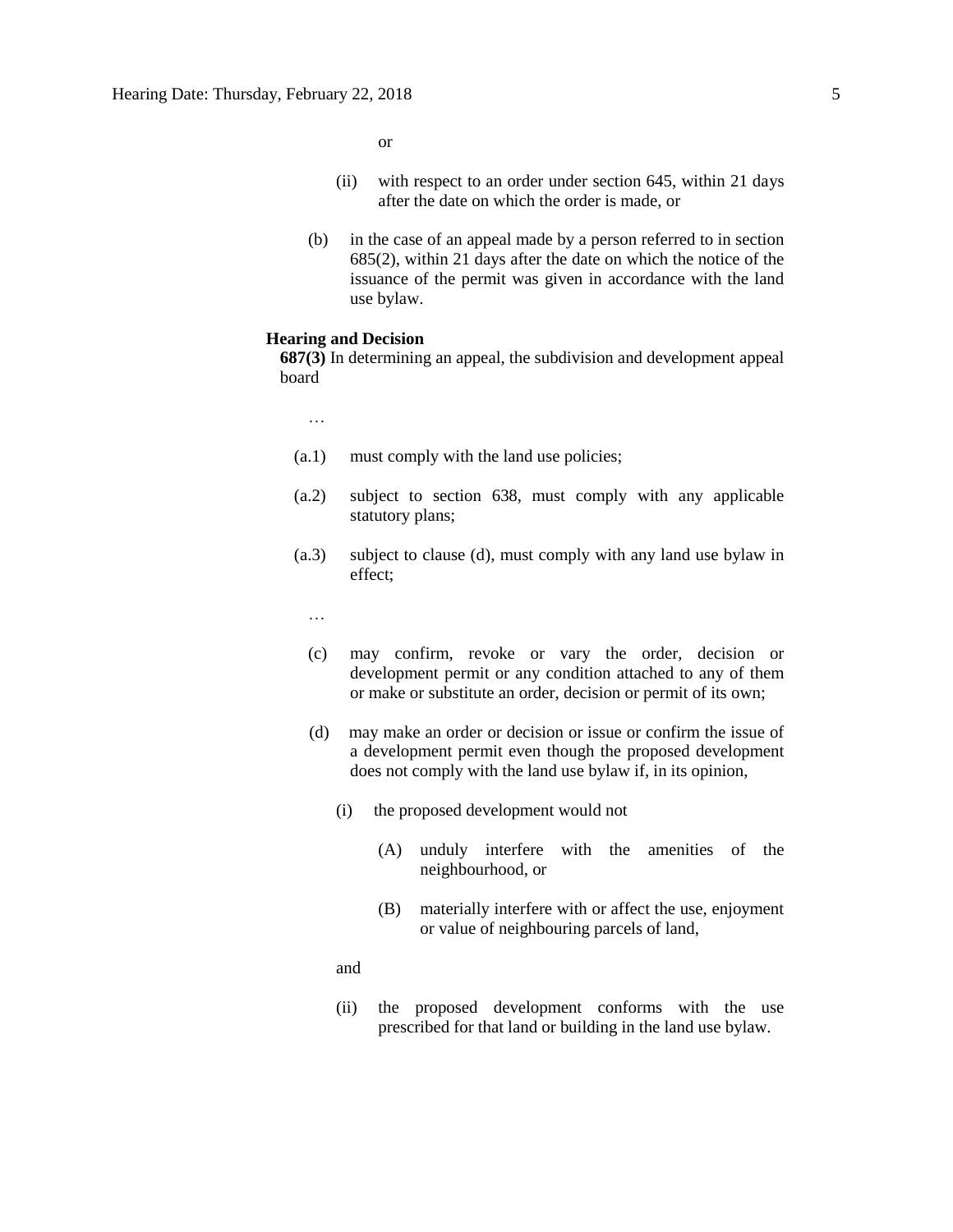#### **General Provisions from the** *Edmonton Zoning Bylaw:*

Under section 400.3(28), a **Religious Assembly**, excluding rectories, manses, dormitories, convents, monasteries and other residential buildings, is a **Discretionary Use** in the **(IB) Industrial Business Zone.**

Under section 7.8(14), **Religious Assembly** means:

development used for worship and related religious, philanthropic or social activities and includes Accessory rectories, manses, meeting rooms, food preparation and service facilities, classrooms, dormitories and other buildings. Typical Uses include churches, chapels, mosques, temples, synagogues, parish halls, convents and monasteries. This Use does not include Private Education Services, Public Education Services, and Commercial Schools, even as Accessory Uses.

Section 400.1 states that the **General Purpose** of the **(IB) Industrial Business Zone** is:

to provide for industrial businesses that carry out their operations such that no nuisance is created or apparent outside an enclosed building and such that the Zone is compatible with any adjacent non-industrial Zone, and to accommodate limited, compatible non-industrial businesses. This Zone should normally be located on the periphery of industrial areas and adjacent to arterial or major collector roadways.

### **Development Officer's Determination**

**Discretionary Use - Religious Assembly is approved as a Discretionary Use in (IB) Industrial Business Zone (Section 400.3(28)).** [unedited]

#### *Section 71 – Religious Assembly*

A Religious Assembly shall comply with the following special provisions:

- 1. the minimum Frontage shall be [30.0](javascript:void(0);) m and the minimum Site area shall be  $930 \text{ m}^2$  $930 \text{ m}^2$ ;
- 2. where a manse, rectory, parsonage or other building for a minister's residence is to be erected on the same Site as the Religious Assembly, the minimum Site area shall be  $1\,300 \text{ m}^2$  $1\,300 \text{ m}^2$  $1\,300 \text{ m}^2$ ;
- 3. where the a [Religious Assembly](javascript:void(0);) is to be developed on a Site that is within 60.0 m of a Site zoned to allow a Single Detached Dwelling as a Permitted Use, the following regulations shall apply:
	- a. the maximum Site area shall be  $4000 \text{ m}^2$  $4000 \text{ m}^2$  $4000 \text{ m}^2$ ;
	- b. the maximum total Site Coverage shall not exceed 40%;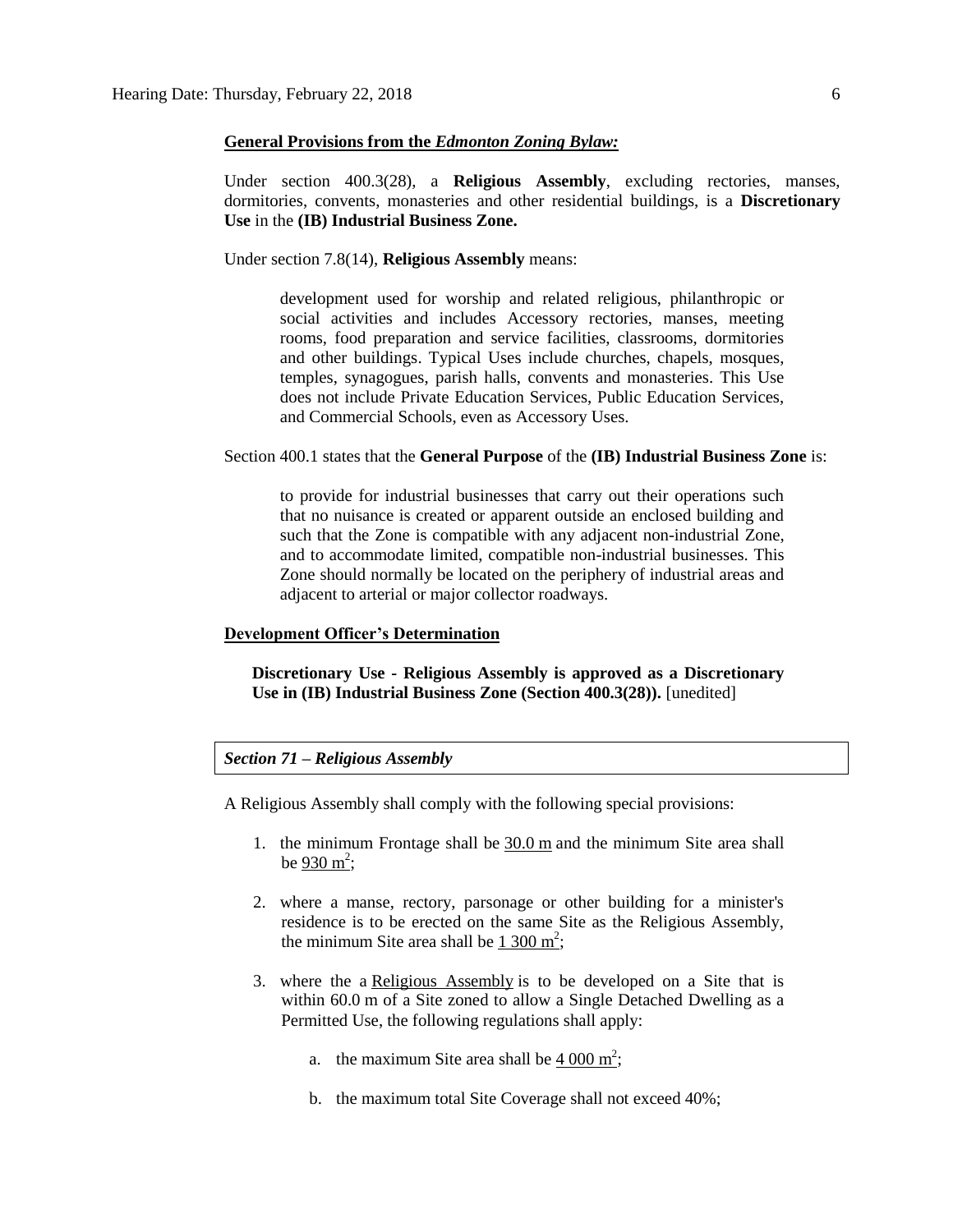- c. a minimum building Setback of  $4.5$  m shall be required along a Side Yard flanking an abutting Site Zoned Residential;
- d. a minimum building Setback of [7.5](javascript:void(0);) m along a Rear Yard shall be required where the Rear or Side Lot Line of the Site abuts the lot line of a Site in a Residential Zone or is not separated from it by a public roadway more than [10.0](javascript:void(0);) m wide;
- e. a minimum building Setback of  $6.0$  m shall be required along a Front Yard separated by a public roadway not wider than [20.0](javascript:void(0);) m from any Site zoned residential. Where the roadway is wider than [20.0](javascript:void(0);) m, the Front Setback applicable in the relevant Zone shall apply;
- f. vehicular access to on-site parking and loading spaces shall be provided from an abutting arterial or collector roadway, except that the Development Officer may allow access from a public roadway including a Lane in accordance with the following guidelines:
	- i. access may be allowed from a local roadway that does not abut another Site zoned to allow a Single Detached Dwelling as a Permitted Use, provided such access shall not interfere with access to other Sites abutting the roadway and shall not direct excess traffic onto a local roadway;
	- ii. access may be allowed from a Lane that does not abut another Site zoned to allow a Single Detached Dwelling as a Permitted Use, provided such access shall not interfere with access to other abutting Sites and shall not direct excess traffic onto a local residential roadway; and
	- iii. access to a maximum of five parking spaces may be allowed from a Lane that abuts a Site zoned to allow a Single Detached Dwelling as a Permitted Use.
- 4. Where a [Religious Assembly](javascript:void(0);) is a Discretionary Use, the Development Officer may impose conditions intended to reduce the perceived mass of the structure through techniques including, but not limited to, increased Setbacks, articulation of elevations and rooflines, and the colour of finishing materials.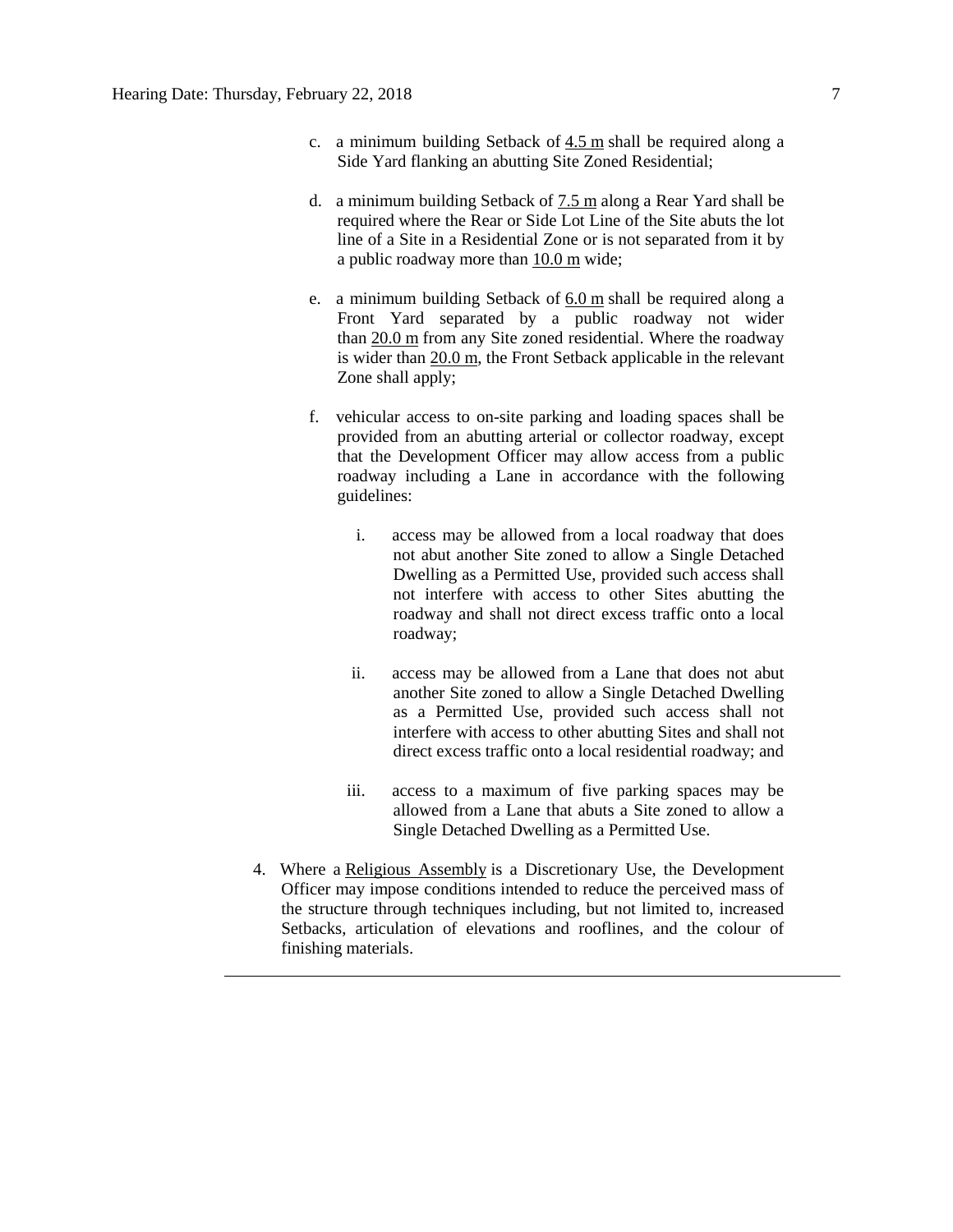### Notice to Applicant/Appellant

Provincial legislation requires that the Subdivision and Development Appeal Board issue its official decision in writing within fifteen days of the conclusion of the hearing. Bylaw No. 11136 requires that a verbal announcement of the Board's decision shall be made at the conclusion of the hearing of an appeal, but the verbal decision is not final nor binding on the Board until the decision has been given in writing in accordance with the *Municipal Government Act*.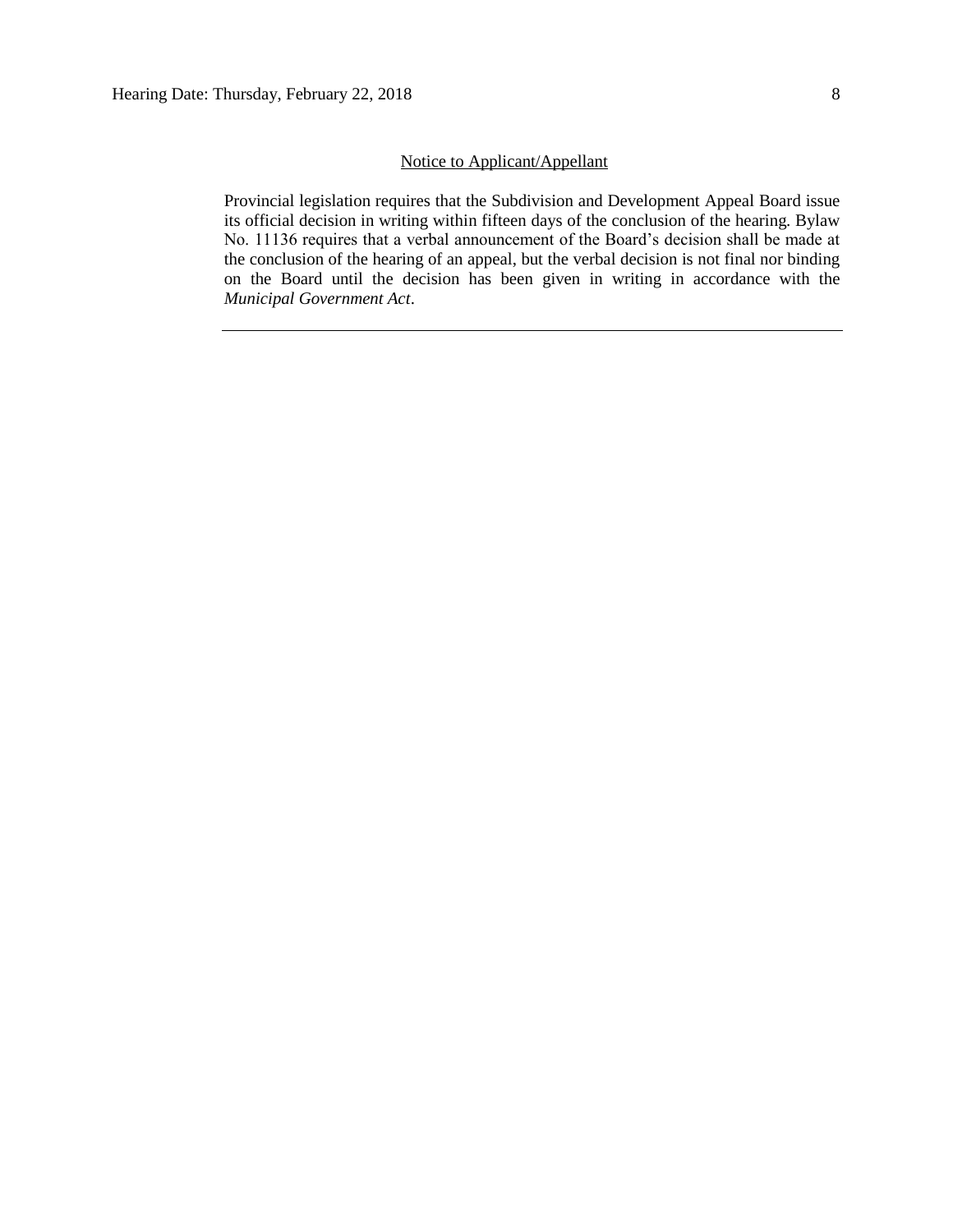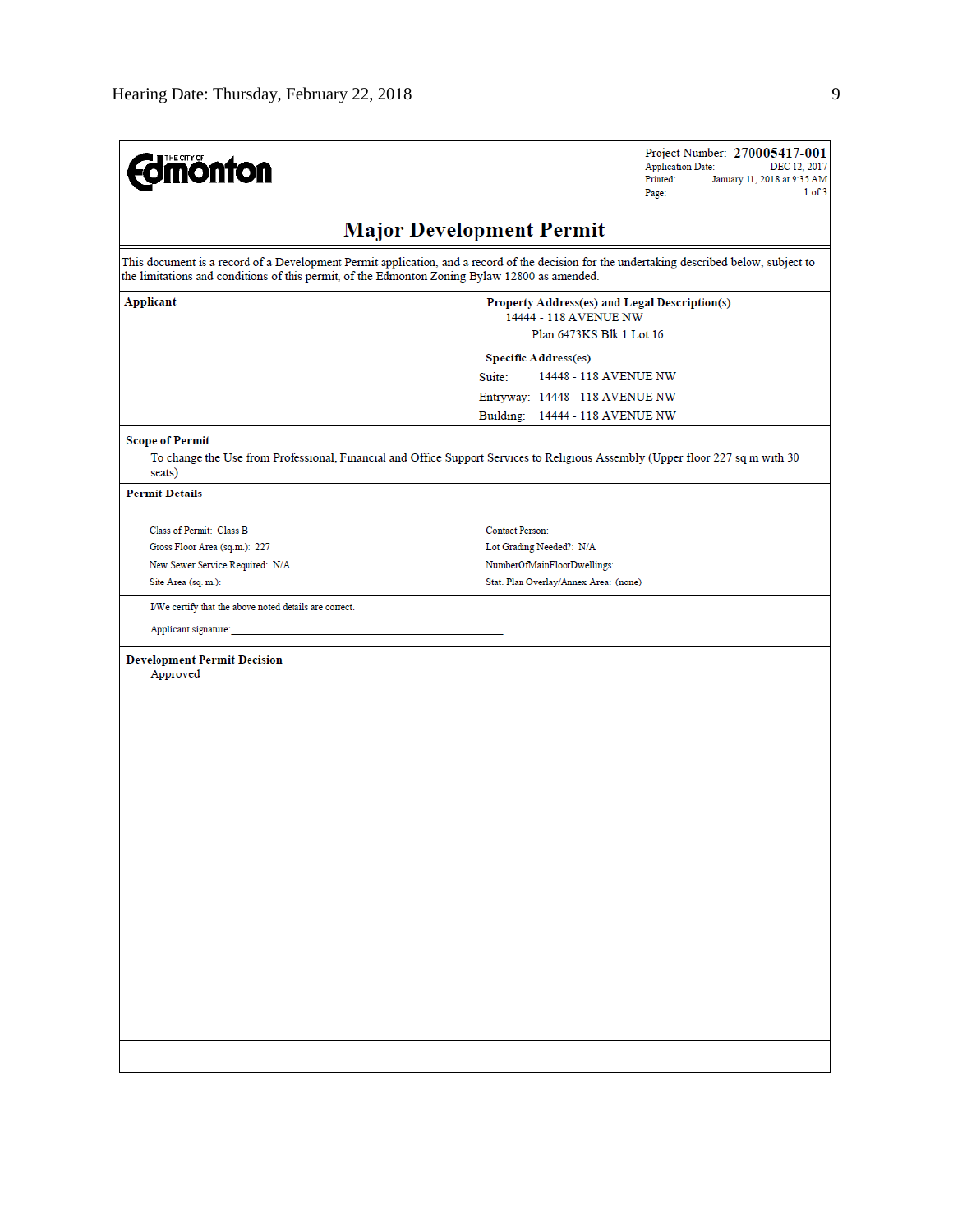| <b>nonton</b>                                                                                                                                                                                                                                                                                                                                                                                                                                                                                 | Project Number: 270005417-001<br><b>Application Date:</b><br>DEC 12, 2017<br>Printed:<br>January 11, 2018 at 9:35 AM<br>$2$ of $3$<br>Page: |
|-----------------------------------------------------------------------------------------------------------------------------------------------------------------------------------------------------------------------------------------------------------------------------------------------------------------------------------------------------------------------------------------------------------------------------------------------------------------------------------------------|---------------------------------------------------------------------------------------------------------------------------------------------|
| <b>Major Development Permit</b>                                                                                                                                                                                                                                                                                                                                                                                                                                                               |                                                                                                                                             |
| <b>Subject to the Following Conditions</b><br>1) No parking, loading, storage, trash collection, outdoor service or display areas shall be permitted within a required Yard and<br>loading, storage, parking and trash collection areas shall be screened from view from any adjacent site and public roadway in<br>accordance with Section 55 of the Zoning Bylaw.                                                                                                                           |                                                                                                                                             |
| 2) Exterior lighting shall be developed to provide a safe lit environment in accordance with Sections 51 and 58 and to the<br>satisfaction of the Development Officer.                                                                                                                                                                                                                                                                                                                        |                                                                                                                                             |
| 3) All required parking and loading facilities shall only be used for the purpose of accommodating the vehicles of clients,<br>customers, employees, members, residents or visitors in connection with the building or Use for which the parking and loading<br>facilities are provided, and the parking and loading facilities shall not be used for driveways, access or egress, commercial repair<br>work, display, sale or storage of goods of any kind. (Reference Section $54.1(1.c)$ ) |                                                                                                                                             |
| 4) Parking spaces for the disabled shall be provided in accordance with the Alberta Building Code in effect at the time of the<br>Development Permit application, for which no discretion exists and be identified as parking spaces for the disabled through the<br>use of appropriate signage, in accordance with Provincial standards. (Reference Section 54.1(3))                                                                                                                         |                                                                                                                                             |
| 5) All access locations and curb crossings shall require the approval of Transportation Services. (Reference Section 53(1))                                                                                                                                                                                                                                                                                                                                                                   |                                                                                                                                             |
| NOTES :                                                                                                                                                                                                                                                                                                                                                                                                                                                                                       |                                                                                                                                             |
| 1) The Development Permit shall NOT be valid unless and until the conditions of approval, save those of a continuing nature,<br>have been fulfilled; and no notice of appeal from such approval has been served on the Subdivision and Development Appeal<br>Board within the time period specified in subsection 21.1 (Ref. Section 17.1).                                                                                                                                                   |                                                                                                                                             |
| 2) This Development Permit is not a Business Licence. A separate application must be made for a Business Licence.                                                                                                                                                                                                                                                                                                                                                                             |                                                                                                                                             |
| 3) Signs require separate Development Applications.                                                                                                                                                                                                                                                                                                                                                                                                                                           |                                                                                                                                             |
| 4) A Building Permit is required for any construction or change in use of a building. For a building permit, and prior to the Plans<br>Examination review, you require construction drawings and the payment of fees. Please contact the 311 Call Centre for further<br>information.                                                                                                                                                                                                          |                                                                                                                                             |
| 5) The City of Edmonton does not conduct independent environmental checks of land within the City. If you are concerned about<br>the suitability of this property for any purpose, you should conduct your own tests and reviews. The City of Edmonton, in issuing<br>this Development Permit, makes no representations and offers no warranties as to the suitability of the property for any purpose or<br>as to the presence or absence of any environmental contaminants on the property. |                                                                                                                                             |
| 6) An approved Development Permit means that the proposed development has been reviewed only against the provisions of the<br>Edmonton Zoning Bylaw. It does not remove obligations to conform with other legislation, bylaws or land title instruments such<br>as the Municipal Government Act, the ERCB Directive 079, the Edmonton Safety Codes Permit Bylaw or any caveats, covenants<br>or easements that might be attached to the Site.                                                 |                                                                                                                                             |
| <b>Variances</b><br>Discretionary Use - Religious Assembly is approved as a Discretionary Use in (IB) Industrial Business Zone (Section 400.3(28)).                                                                                                                                                                                                                                                                                                                                           |                                                                                                                                             |
| <b>Rights of Appeal</b><br>This approval is subject to the right of appeal as outlined in Chapter 24, Section 683 through 689 of the Municipal Government<br>Amendment Act.                                                                                                                                                                                                                                                                                                                   |                                                                                                                                             |
| Issue Date: Jan 11, 2018<br>Development Authority: LI, CINDY<br>Notice Period Begins: Jan 18, 2018<br><b>Ends:Feb 08, 2018</b>                                                                                                                                                                                                                                                                                                                                                                |                                                                                                                                             |
|                                                                                                                                                                                                                                                                                                                                                                                                                                                                                               |                                                                                                                                             |
|                                                                                                                                                                                                                                                                                                                                                                                                                                                                                               |                                                                                                                                             |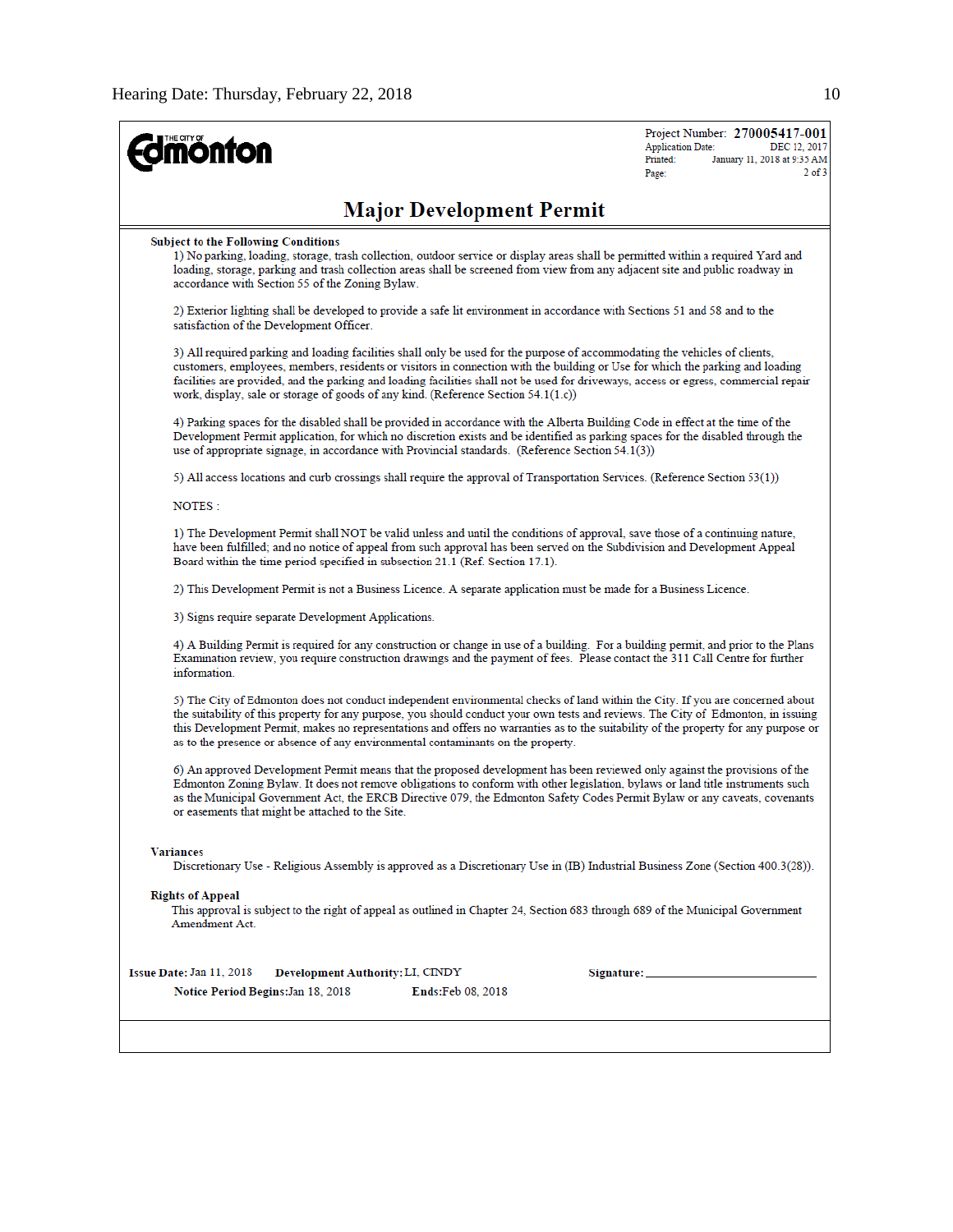